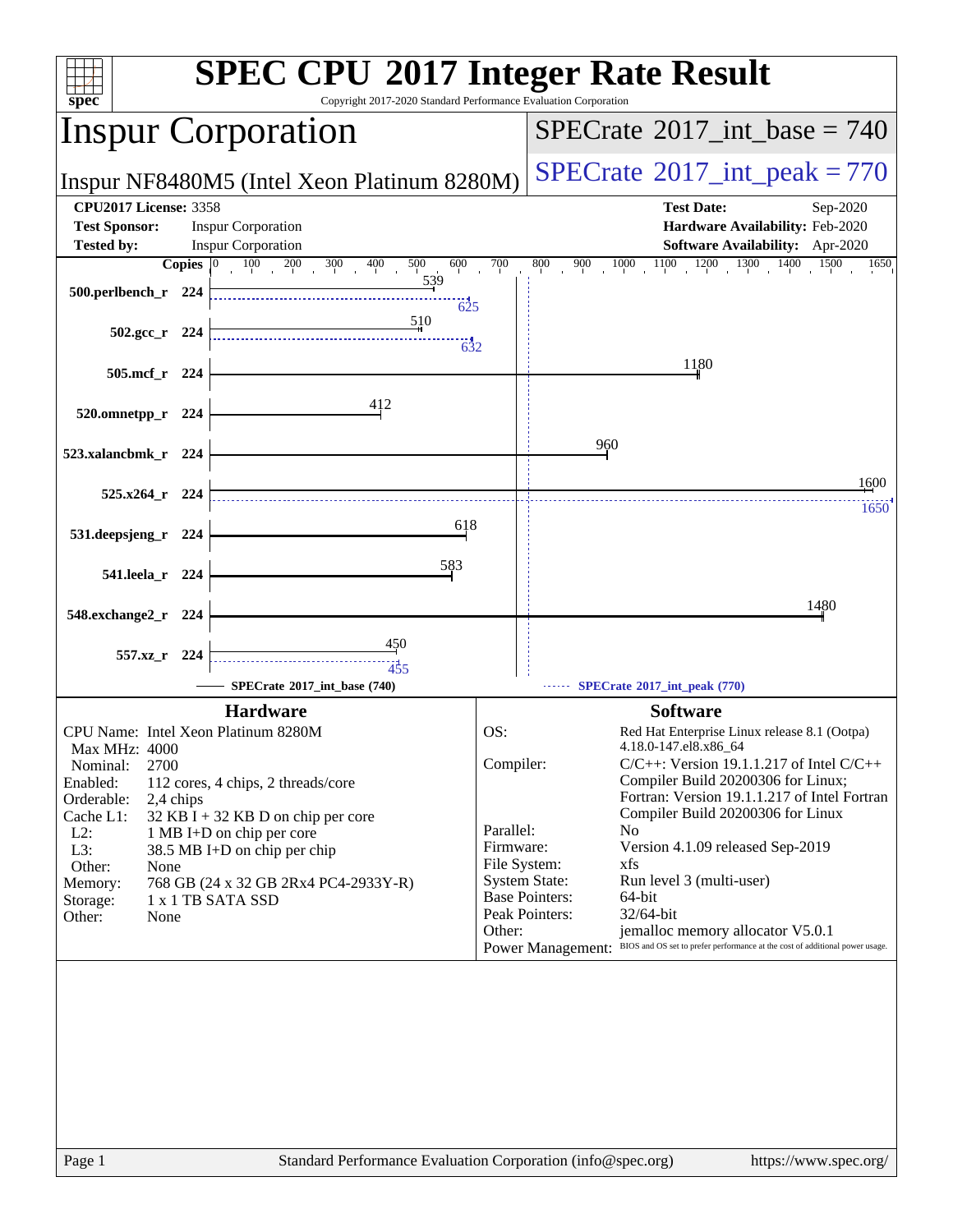

Copyright 2017-2020 Standard Performance Evaluation Corporation

## Inspur Corporation

 $SPECTate$ <sup>®</sup>[2017\\_int\\_base =](http://www.spec.org/auto/cpu2017/Docs/result-fields.html#SPECrate2017intbase) 740

Inspur NF8480M5 (Intel Xeon Platinum 8280M)  $\left|$  [SPECrate](http://www.spec.org/auto/cpu2017/Docs/result-fields.html#SPECrate2017intpeak)®[2017\\_int\\_peak = 7](http://www.spec.org/auto/cpu2017/Docs/result-fields.html#SPECrate2017intpeak)70

**[Test Sponsor:](http://www.spec.org/auto/cpu2017/Docs/result-fields.html#TestSponsor)** Inspur Corporation **[Hardware Availability:](http://www.spec.org/auto/cpu2017/Docs/result-fields.html#HardwareAvailability)** Feb-2020

**[CPU2017 License:](http://www.spec.org/auto/cpu2017/Docs/result-fields.html#CPU2017License)** 3358 **[Test Date:](http://www.spec.org/auto/cpu2017/Docs/result-fields.html#TestDate)** Sep-2020 **[Tested by:](http://www.spec.org/auto/cpu2017/Docs/result-fields.html#Testedby)** Inspur Corporation **[Software Availability:](http://www.spec.org/auto/cpu2017/Docs/result-fields.html#SoftwareAvailability)** Apr-2020

### **[Results Table](http://www.spec.org/auto/cpu2017/Docs/result-fields.html#ResultsTable)**

| <b>Base</b>                              |                                         |                |       | <b>Peak</b>    |       |                |       |               |                |              |                |              |                |              |
|------------------------------------------|-----------------------------------------|----------------|-------|----------------|-------|----------------|-------|---------------|----------------|--------------|----------------|--------------|----------------|--------------|
| <b>Benchmark</b>                         | <b>Copies</b>                           | <b>Seconds</b> | Ratio | <b>Seconds</b> | Ratio | <b>Seconds</b> | Ratio | <b>Copies</b> | <b>Seconds</b> | <b>Ratio</b> | <b>Seconds</b> | <b>Ratio</b> | <b>Seconds</b> | <b>Ratio</b> |
| $500.$ perlbench_r                       | 224                                     | 661            | 539   | 659            | 541   | 662            | 539   | 224           | 570            | 626          | 571            | 624          | 571            | 625          |
| 502.gcc_r                                | 224                                     | 620            | 511   | 630            | 503   | 622            | 510   | 224           | 500            | 634          | 502            | 632          | 503            | 630          |
| $505$ .mcf $r$                           | 224                                     | 306            | 1180  | 308            | 180   | 307            | 1180  | 224           | 306            | 180          | 308            | 1180         | 307            | 1180         |
| 520.omnetpp_r                            | 224                                     | 714            | 412   | 713            | 412   | 714            | 412   | 224           | 714            | 412          | 713            | 412          | 714            | 412          |
| 523.xalancbmk r                          | 224                                     | 246            | 960   | 246            | 960   | 247            | 958   | 224           | 246            | 960          | 246            | 960          | 247            | 958          |
| 525.x264 r                               | 224                                     | 245            | 1600  | 245            | 1600  | 248            | 1580  | 224           | 238            | 1650         | 238            | 1650         | 238            | 1650         |
| 531.deepsjeng_r                          | 224                                     | 415            | 619   | 415            | 618   | 415            | 618   | 224           | 415            | 619          | <b>415</b>     | <u>618</u>   | 415            | 618          |
| 541.leela r                              | 224                                     | 634            | 585   | 636            | 583   | 636            | 583   | 224           | 634            | 585          | 636            | 583          | 636            | 583          |
| 548.exchange2_r                          | 224                                     | 396            | 1480  | 397            | 1480  | 397            | 1480  | 224           | 396            | 1480         | 397            | 1480         | 397            | 1480         |
| 557.xz                                   | 224                                     | 538            | 450   | 538            | 450   | 538            | 450   | 224           | 531            | 455          | 531            | 456          | 532            | 455          |
| $SPECrate^{\circ}2017$ int base =<br>740 |                                         |                |       |                |       |                |       |               |                |              |                |              |                |              |
|                                          | $CDPLO \rightarrow AAA \equiv 1$<br>--- |                |       |                |       |                |       |               |                |              |                |              |                |              |

**[SPECrate](http://www.spec.org/auto/cpu2017/Docs/result-fields.html#SPECrate2017intpeak)[2017\\_int\\_peak =](http://www.spec.org/auto/cpu2017/Docs/result-fields.html#SPECrate2017intpeak) 770**

Results appear in the [order in which they were run](http://www.spec.org/auto/cpu2017/Docs/result-fields.html#RunOrder). Bold underlined text [indicates a median measurement](http://www.spec.org/auto/cpu2017/Docs/result-fields.html#Median).

### **[Compiler Notes](http://www.spec.org/auto/cpu2017/Docs/result-fields.html#CompilerNotes)**

 The inconsistent Compiler version information under Compiler Version section is due to a discrepancy in Intel Compiler. The correct version of C/C++ compiler is: Version 19.1.1.217 Build 20200306 Compiler for Linux The correct version of Fortran compiler is: Version 19.1.1.217 Build 20200306 Compiler for Linux

### **[Submit Notes](http://www.spec.org/auto/cpu2017/Docs/result-fields.html#SubmitNotes)**

 The numactl mechanism was used to bind copies to processors. The config file option 'submit' was used to generate numactl commands to bind each copy to a specific processor. For details, please see the config file.

## **[Operating System Notes](http://www.spec.org/auto/cpu2017/Docs/result-fields.html#OperatingSystemNotes)**

 Stack size set to unlimited using "ulimit -s unlimited" SCALING\_GOVERNOR set to Performance

### **[Environment Variables Notes](http://www.spec.org/auto/cpu2017/Docs/result-fields.html#EnvironmentVariablesNotes)**

```
Environment variables set by runcpu before the start of the run:
LD_LIBRARY_PATH =
      "/home/CPU2017/lib/intel64:/home/CPU2017/lib/ia32:/home/CPU2017/je5.0.1-
      32"
MALLOC_CONF = "retain:true"
```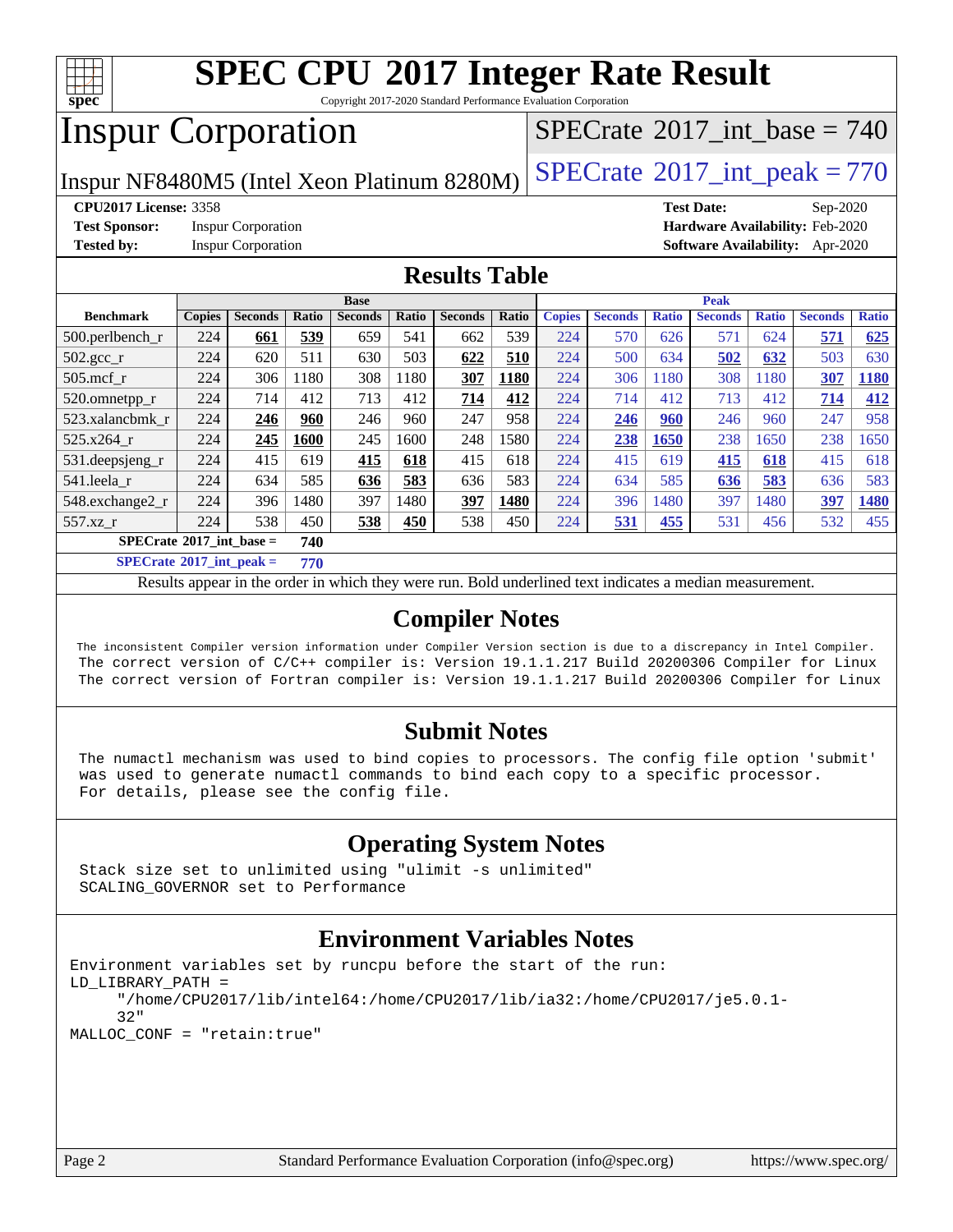

Copyright 2017-2020 Standard Performance Evaluation Corporation

## Inspur Corporation

 $SPECrate$ <sup>®</sup>[2017\\_int\\_base =](http://www.spec.org/auto/cpu2017/Docs/result-fields.html#SPECrate2017intbase) 740

Inspur NF8480M5 (Intel Xeon Platinum 8280M)  $\left|$  [SPECrate](http://www.spec.org/auto/cpu2017/Docs/result-fields.html#SPECrate2017intpeak)<sup>®</sup>[2017\\_int\\_peak = 7](http://www.spec.org/auto/cpu2017/Docs/result-fields.html#SPECrate2017intpeak)70

**[Test Sponsor:](http://www.spec.org/auto/cpu2017/Docs/result-fields.html#TestSponsor)** Inspur Corporation **[Hardware Availability:](http://www.spec.org/auto/cpu2017/Docs/result-fields.html#HardwareAvailability)** Feb-2020 **[Tested by:](http://www.spec.org/auto/cpu2017/Docs/result-fields.html#Testedby)** Inspur Corporation **[Software Availability:](http://www.spec.org/auto/cpu2017/Docs/result-fields.html#SoftwareAvailability)** Apr-2020

**[CPU2017 License:](http://www.spec.org/auto/cpu2017/Docs/result-fields.html#CPU2017License)** 3358 **[Test Date:](http://www.spec.org/auto/cpu2017/Docs/result-fields.html#TestDate)** Sep-2020

### **[General Notes](http://www.spec.org/auto/cpu2017/Docs/result-fields.html#GeneralNotes)**

 Binaries compiled on a system with 1x Intel Core i9-7980XE CPU + 64GB RAM memory using Redhat Enterprise Linux 8.0 Transparent Huge Pages enabled by default Prior to runcpu invocation Filesystem page cache synced and cleared with: sync; echo 3> /proc/sys/vm/drop\_caches runcpu command invoked through numactl i.e.: numactl --interleave=all runcpu <etc>

 NA: The test sponsor attests, as of date of publication, that CVE-2017-5754 (Meltdown) is mitigated in the system as tested and documented. Yes: The test sponsor attests, as of date of publication, that CVE-2017-5753 (Spectre variant 1) is mitigated in the system as tested and documented. Yes: The test sponsor attests, as of date of publication, that CVE-2017-5715 (Spectre variant 2) is mitigated in the system as tested and documented.

 jemalloc, a general purpose malloc implementation built with the RedHat Enterprise 7.5, and the system compiler gcc 4.8.5; sources available from jemalloc.net or <https://github.com/jemalloc/jemalloc/releases>

### **[Platform Notes](http://www.spec.org/auto/cpu2017/Docs/result-fields.html#PlatformNotes)**

 BIOS configuration: ENERGY\_PERF\_BIAS\_CFG mode set to Performance Hardware Prefetch set to Disable VT Support set to Disable C1E Support set to Disable IMC (Integrated memory controller) Interleaving set to 1-way Sub NUMA Cluster (SNC) set to Enable Sysinfo program /home/CPU2017/bin/sysinfo Rev: r6365 of 2019-08-21 295195f888a3d7edb1e6e46a485a0011 running on localhost.localdomain Fri Sep 18 16:43:29 2020 SUT (System Under Test) info as seen by some common utilities. For more information on this section, see <https://www.spec.org/cpu2017/Docs/config.html#sysinfo> From /proc/cpuinfo model name : Intel(R) Xeon(R) Platinum 8280M CPU @ 2.70GHz 4 "physical id"s (chips) 224 "processors" cores, siblings (Caution: counting these is hw and system dependent. The following excerpts from /proc/cpuinfo might not be reliable. Use with caution.)

**(Continued on next page)**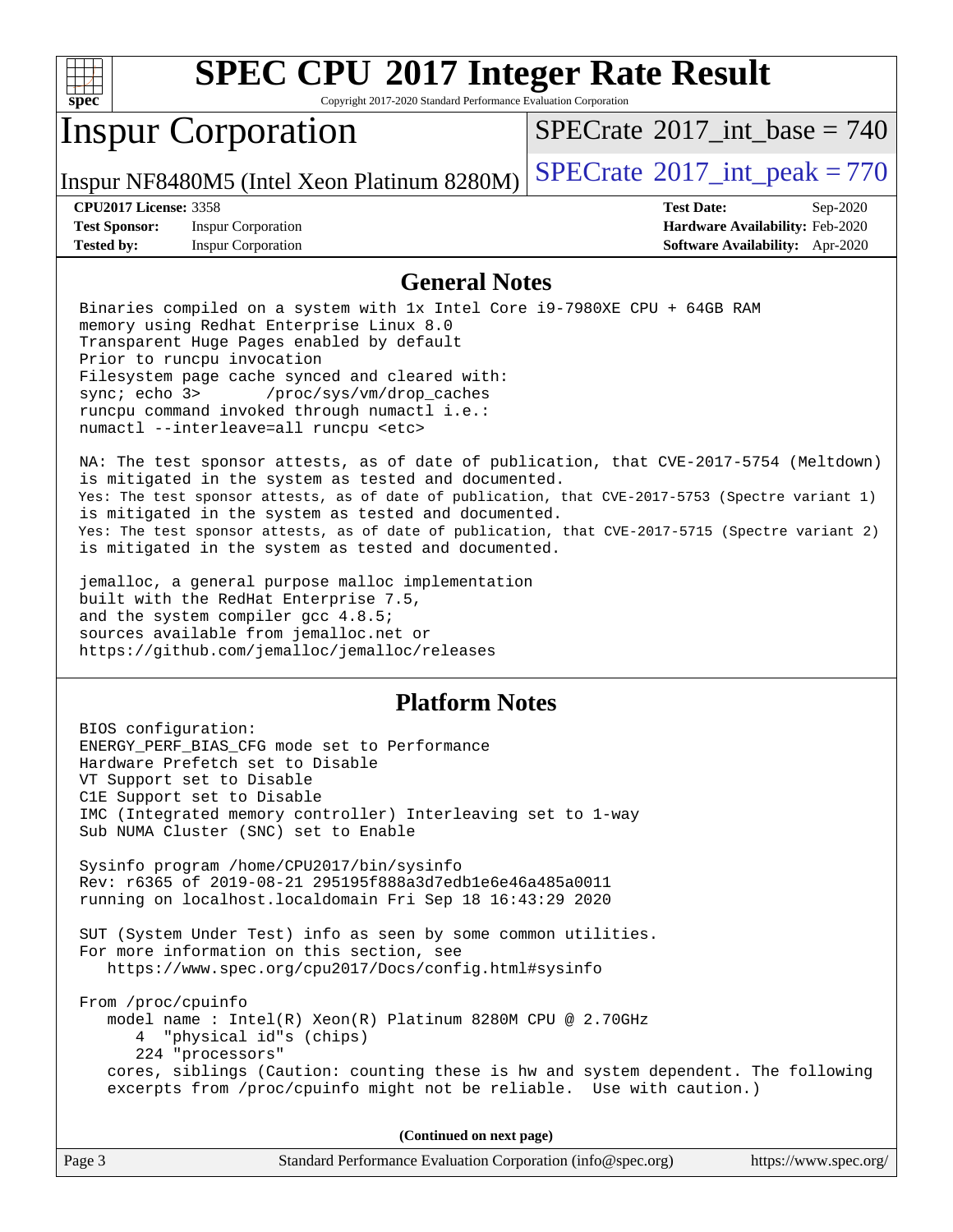

Copyright 2017-2020 Standard Performance Evaluation Corporation

## Inspur Corporation

 $SPECTate$ <sup>®</sup>[2017\\_int\\_base =](http://www.spec.org/auto/cpu2017/Docs/result-fields.html#SPECrate2017intbase) 740

Inspur NF8480M5 (Intel Xeon Platinum 8280M)  $\left|$  [SPECrate](http://www.spec.org/auto/cpu2017/Docs/result-fields.html#SPECrate2017intpeak)<sup>®</sup>[2017\\_int\\_peak = 7](http://www.spec.org/auto/cpu2017/Docs/result-fields.html#SPECrate2017intpeak)70

### **[CPU2017 License:](http://www.spec.org/auto/cpu2017/Docs/result-fields.html#CPU2017License)** 3358 **[Test Date:](http://www.spec.org/auto/cpu2017/Docs/result-fields.html#TestDate)** Sep-2020

**[Test Sponsor:](http://www.spec.org/auto/cpu2017/Docs/result-fields.html#TestSponsor)** Inspur Corporation **[Hardware Availability:](http://www.spec.org/auto/cpu2017/Docs/result-fields.html#HardwareAvailability)** Feb-2020 **[Tested by:](http://www.spec.org/auto/cpu2017/Docs/result-fields.html#Testedby)** Inspur Corporation **[Software Availability:](http://www.spec.org/auto/cpu2017/Docs/result-fields.html#SoftwareAvailability)** Apr-2020

### **[Platform Notes \(Continued\)](http://www.spec.org/auto/cpu2017/Docs/result-fields.html#PlatformNotes)**

 cpu cores : 28 siblings : 56 physical 0: cores 0 1 2 3 4 5 6 8 9 10 11 12 13 14 16 17 18 19 20 21 22 24 25 26 27 28 29 30 physical 1: cores 0 1 2 3 4 5 6 8 9 10 11 12 13 14 16 17 18 19 20 21 22 24 25 26 27 28 29 30 physical 2: cores 0 1 2 3 4 5 6 8 9 10 11 12 13 14 16 17 18 19 20 21 22 24 25 26 27 28 29 30 physical 3: cores 0 1 2 3 4 5 6 8 9 10 11 12 13 14 16 17 18 19 20 21 22 24 25 26 27 28 29 30 From lscpu: Architecture: x86\_64 CPU op-mode(s): 32-bit, 64-bit Byte Order: Little Endian  $CPU(s):$  224 On-line CPU(s) list: 0-223 Thread(s) per core: 2 Core(s) per socket: 28 Socket(s): 4 NUMA node(s): 8 Vendor ID: GenuineIntel CPU family: 6 Model: 85 Model name: Intel(R) Xeon(R) Platinum 8280M CPU @ 2.70GHz Stepping: 6 CPU MHz: 1978.646 CPU max MHz: 4000.0000 CPU min MHz: 1000.0000 BogoMIPS: 5400.00 Virtualization: VT-x L1d cache: 32K L1i cache: 32K L2 cache: 1024K L3 cache: 39424K NUMA node0 CPU(s): 0-3,7-9,14-17,21-23,112-115,119-121,126-129,133-135<br>NUMA node1 CPU(s): 4-6,10-13,18-20,24-27,116-118,122-125,130-132,136-1 4-6,10-13,18-20,24-27,116-118,122-125,130-132,136-139 NUMA node2 CPU(s): 28-31,35-37,42-45,49-51,140-143,147-149,154-157,161-163 NUMA node3 CPU(s): 32-34,38-41,46-48,52-55,144-146,150-153,158-160,164-167 NUMA node4 CPU(s): 56-59,63-65,70-73,77-79,168-171,175-177,182-185,189-191 NUMA node5 CPU(s): 60-62,66-69,74-76,80-83,172-174,178-181,186-188,192-195 NUMA node6 CPU(s): 84-87,91-93,98-101,105-107,196-199,203-205,210-213,217-219 NUMA node7 CPU(s): 88-90,94-97,102-104,108-111,200-202,206-209,214-216,220-223 Flags: fpu vme de pse tsc msr pae mce cx8 apic sep mtrr pge mca cmov pat pse36 clflush dts acpi mmx fxsr sse sse2 ss ht tm pbe syscall nx pdpe1gb rdtscp lm constant\_tsc art arch\_perfmon pebs bts rep\_good nopl xtopology nonstop\_tsc cpuid aperfmperf pni pclmulqdq dtes64 monitor ds\_cpl vmx smx est tm2 ssse3 sdbg fma cx16 **(Continued on next page)**

| Page 4 | Standard Performance Evaluation Corporation (info@spec.org) | https://www.spec.org/ |
|--------|-------------------------------------------------------------|-----------------------|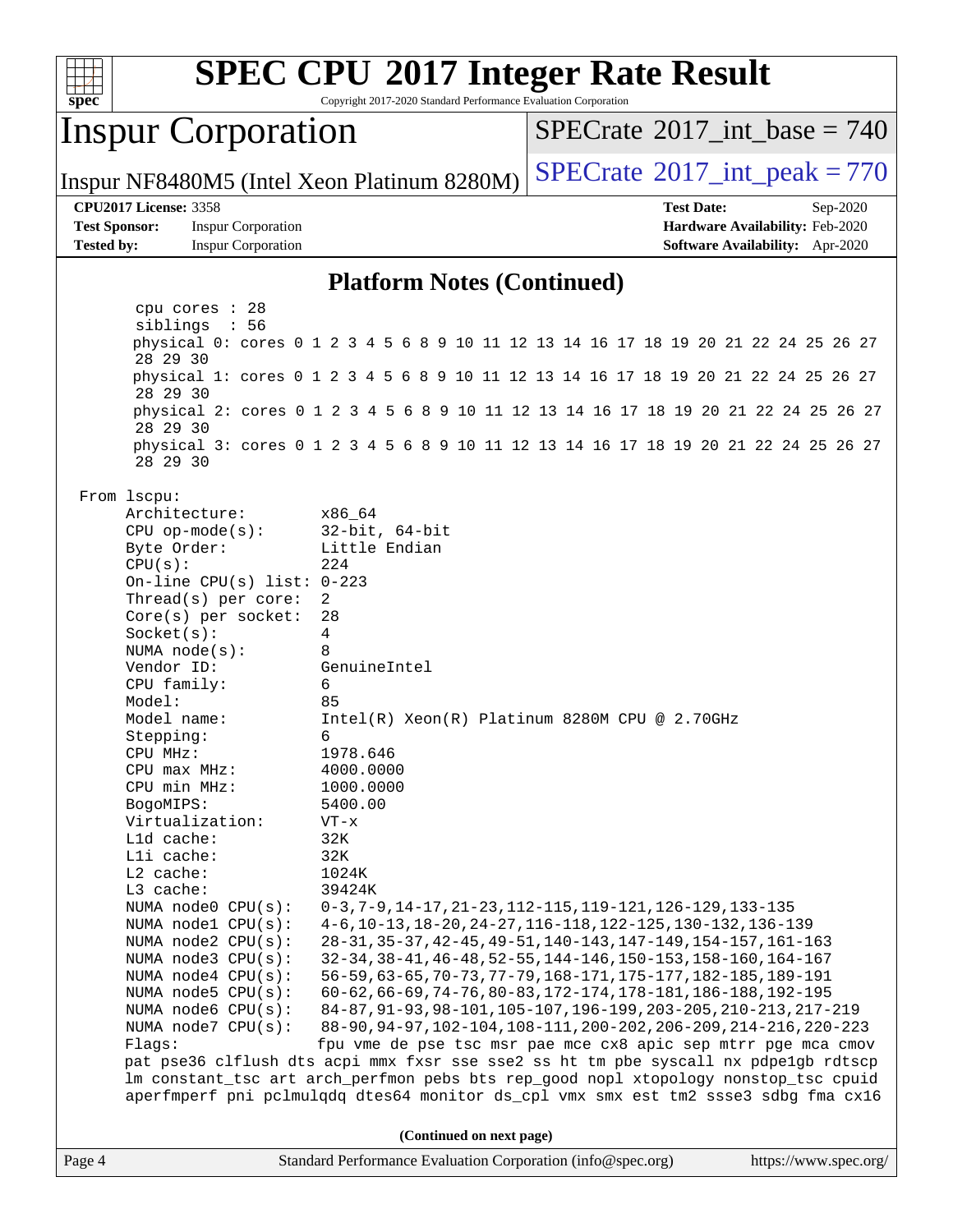

Copyright 2017-2020 Standard Performance Evaluation Corporation

## Inspur Corporation

 $SPECTate$ <sup>®</sup>[2017\\_int\\_base =](http://www.spec.org/auto/cpu2017/Docs/result-fields.html#SPECrate2017intbase) 740

Inspur NF8480M5 (Intel Xeon Platinum 8280M)  $\left|$  [SPECrate](http://www.spec.org/auto/cpu2017/Docs/result-fields.html#SPECrate2017intpeak)<sup>®</sup>[2017\\_int\\_peak = 7](http://www.spec.org/auto/cpu2017/Docs/result-fields.html#SPECrate2017intpeak)70

### **[CPU2017 License:](http://www.spec.org/auto/cpu2017/Docs/result-fields.html#CPU2017License)** 3358 **[Test Date:](http://www.spec.org/auto/cpu2017/Docs/result-fields.html#TestDate)** Sep-2020

**[Test Sponsor:](http://www.spec.org/auto/cpu2017/Docs/result-fields.html#TestSponsor)** Inspur Corporation **[Hardware Availability:](http://www.spec.org/auto/cpu2017/Docs/result-fields.html#HardwareAvailability)** Feb-2020 **[Tested by:](http://www.spec.org/auto/cpu2017/Docs/result-fields.html#Testedby)** Inspur Corporation **[Software Availability:](http://www.spec.org/auto/cpu2017/Docs/result-fields.html#SoftwareAvailability)** Apr-2020

### **[Platform Notes \(Continued\)](http://www.spec.org/auto/cpu2017/Docs/result-fields.html#PlatformNotes)**

**(Continued on next page)**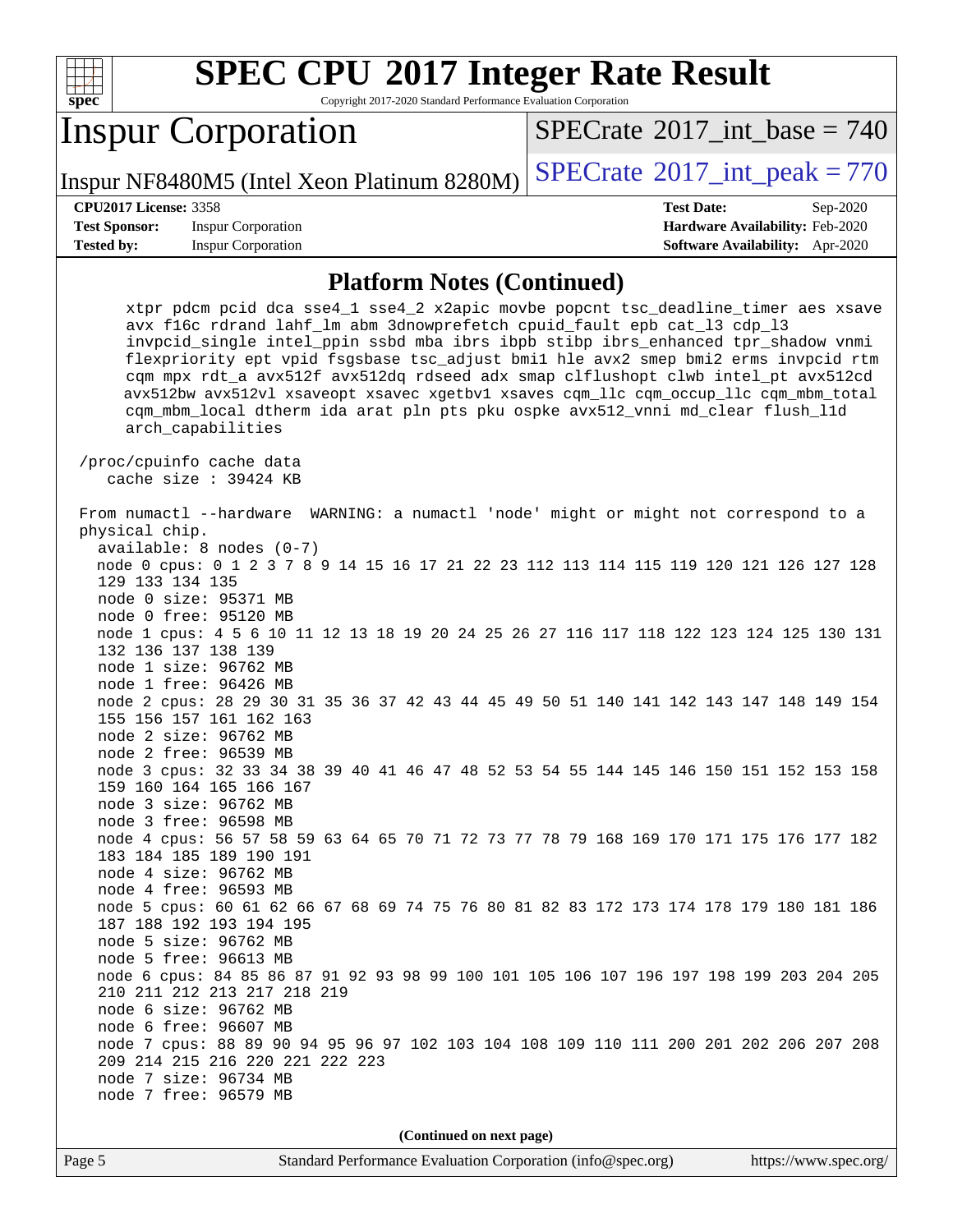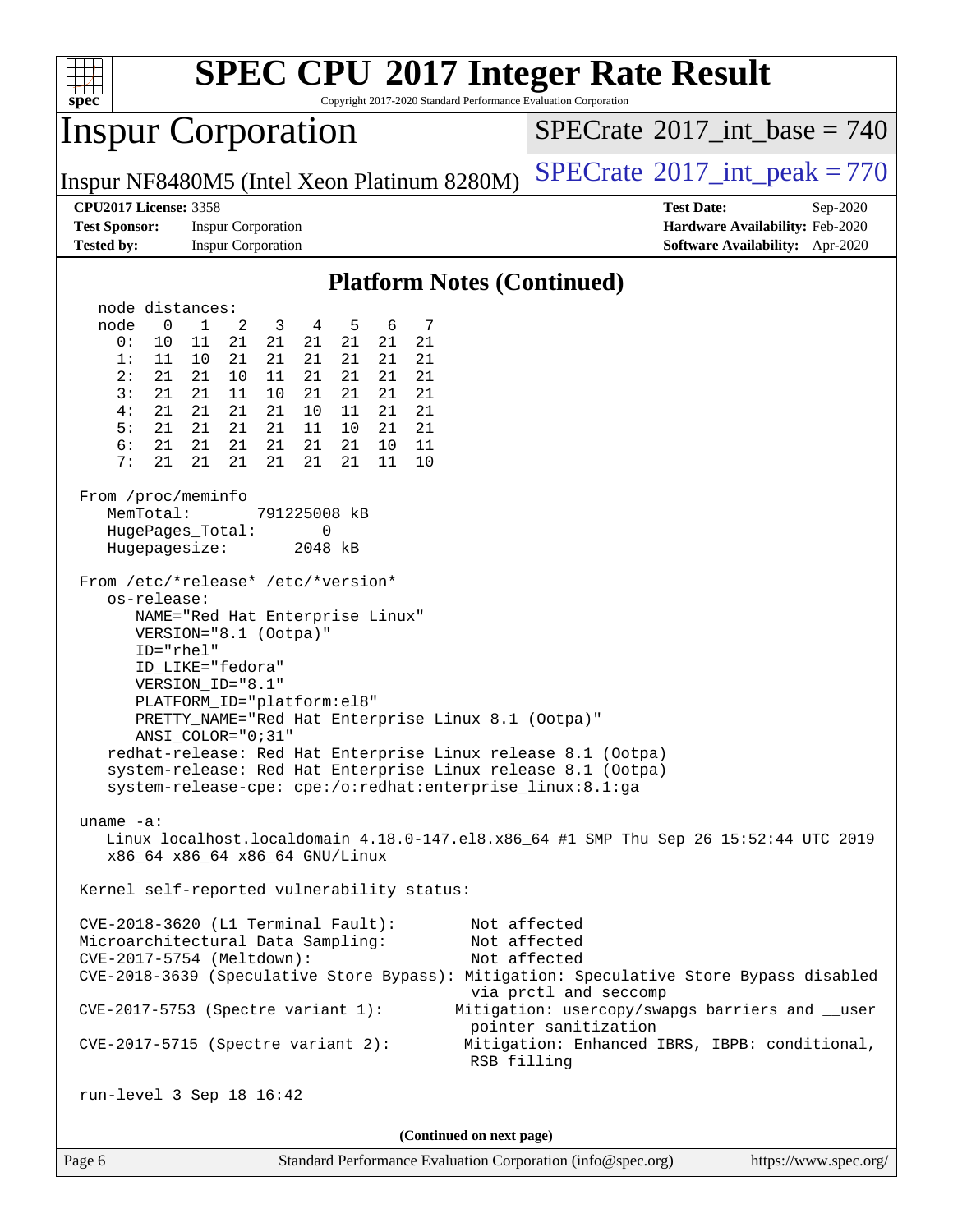

Copyright 2017-2020 Standard Performance Evaluation Corporation

## Inspur Corporation

 $SPECTate$ <sup>®</sup>[2017\\_int\\_base =](http://www.spec.org/auto/cpu2017/Docs/result-fields.html#SPECrate2017intbase) 740

Inspur NF8480M5 (Intel Xeon Platinum 8280M)  $\left|$  [SPECrate](http://www.spec.org/auto/cpu2017/Docs/result-fields.html#SPECrate2017intpeak)<sup>®</sup>[2017\\_int\\_peak = 7](http://www.spec.org/auto/cpu2017/Docs/result-fields.html#SPECrate2017intpeak)70

**[Test Sponsor:](http://www.spec.org/auto/cpu2017/Docs/result-fields.html#TestSponsor)** Inspur Corporation **[Hardware Availability:](http://www.spec.org/auto/cpu2017/Docs/result-fields.html#HardwareAvailability)** Feb-2020 **[Tested by:](http://www.spec.org/auto/cpu2017/Docs/result-fields.html#Testedby)** Inspur Corporation **[Software Availability:](http://www.spec.org/auto/cpu2017/Docs/result-fields.html#SoftwareAvailability)** Apr-2020

**[CPU2017 License:](http://www.spec.org/auto/cpu2017/Docs/result-fields.html#CPU2017License)** 3358 **[Test Date:](http://www.spec.org/auto/cpu2017/Docs/result-fields.html#TestDate)** Sep-2020

### **[Platform Notes \(Continued\)](http://www.spec.org/auto/cpu2017/Docs/result-fields.html#PlatformNotes)**

 SPEC is set to: /home/CPU2017 Filesystem Type Size Used Avail Use% Mounted on /dev/mapper/rhel-home xfs 839G 14G 826G 2% /home

 From /sys/devices/virtual/dmi/id BIOS: Inspur 4.1.09 09/23/2019 Vendor: Inspur Product: NF8480M5 Product Family: Type1Family Serial: 219598462

 Additional information from dmidecode follows. WARNING: Use caution when you interpret this section. The 'dmidecode' program reads system data which is "intended to allow hardware to be accurately determined", but the intent may not be met, as there are frequent changes to hardware, firmware, and the "DMTF SMBIOS" standard. Memory:

 24x NO DIMM NO DIMM 24x Samsung M393A4K40CB2-CVF 32 GB 2 rank 2933

(End of data from sysinfo program)

### **[Compiler Version Notes](http://www.spec.org/auto/cpu2017/Docs/result-fields.html#CompilerVersionNotes)**

| Intel(R) C Compiler for applications running on IA-32, Version 2021.1 NextGen<br>Build 20200304<br>Copyright (C) 1985-2020 Intel Corporation. All rights reserved.<br>500.perlbench $r(base)$ 502.qcc $r(base)$ 505.mcf $r(base, peak)$<br>C<br>$525.x264_r(base, peak) 557.xz_r(base)$<br>Intel(R) C Compiler for applications running on Intel(R) $64$ , Version 2021.1<br>NextGen Build 20200304<br>Copyright (C) 1985-2020 Intel Corporation. All rights reserved.<br>500.perlbench $r(\text{peak})$ 557.xz $r(\text{peak})$<br>$\mathcal{C}$<br>Intel(R) C Intel(R) 64 Compiler for applications running on Intel(R) 64,<br>Version 19.1.1.217 Build 20200306<br>(Continued on next page) | 502.gcc $r(\text{peak})$<br>C |  |  |  |
|------------------------------------------------------------------------------------------------------------------------------------------------------------------------------------------------------------------------------------------------------------------------------------------------------------------------------------------------------------------------------------------------------------------------------------------------------------------------------------------------------------------------------------------------------------------------------------------------------------------------------------------------------------------------------------------------|-------------------------------|--|--|--|
|                                                                                                                                                                                                                                                                                                                                                                                                                                                                                                                                                                                                                                                                                                |                               |  |  |  |
|                                                                                                                                                                                                                                                                                                                                                                                                                                                                                                                                                                                                                                                                                                |                               |  |  |  |
|                                                                                                                                                                                                                                                                                                                                                                                                                                                                                                                                                                                                                                                                                                |                               |  |  |  |
|                                                                                                                                                                                                                                                                                                                                                                                                                                                                                                                                                                                                                                                                                                |                               |  |  |  |
|                                                                                                                                                                                                                                                                                                                                                                                                                                                                                                                                                                                                                                                                                                |                               |  |  |  |
|                                                                                                                                                                                                                                                                                                                                                                                                                                                                                                                                                                                                                                                                                                |                               |  |  |  |
|                                                                                                                                                                                                                                                                                                                                                                                                                                                                                                                                                                                                                                                                                                |                               |  |  |  |
|                                                                                                                                                                                                                                                                                                                                                                                                                                                                                                                                                                                                                                                                                                |                               |  |  |  |
|                                                                                                                                                                                                                                                                                                                                                                                                                                                                                                                                                                                                                                                                                                |                               |  |  |  |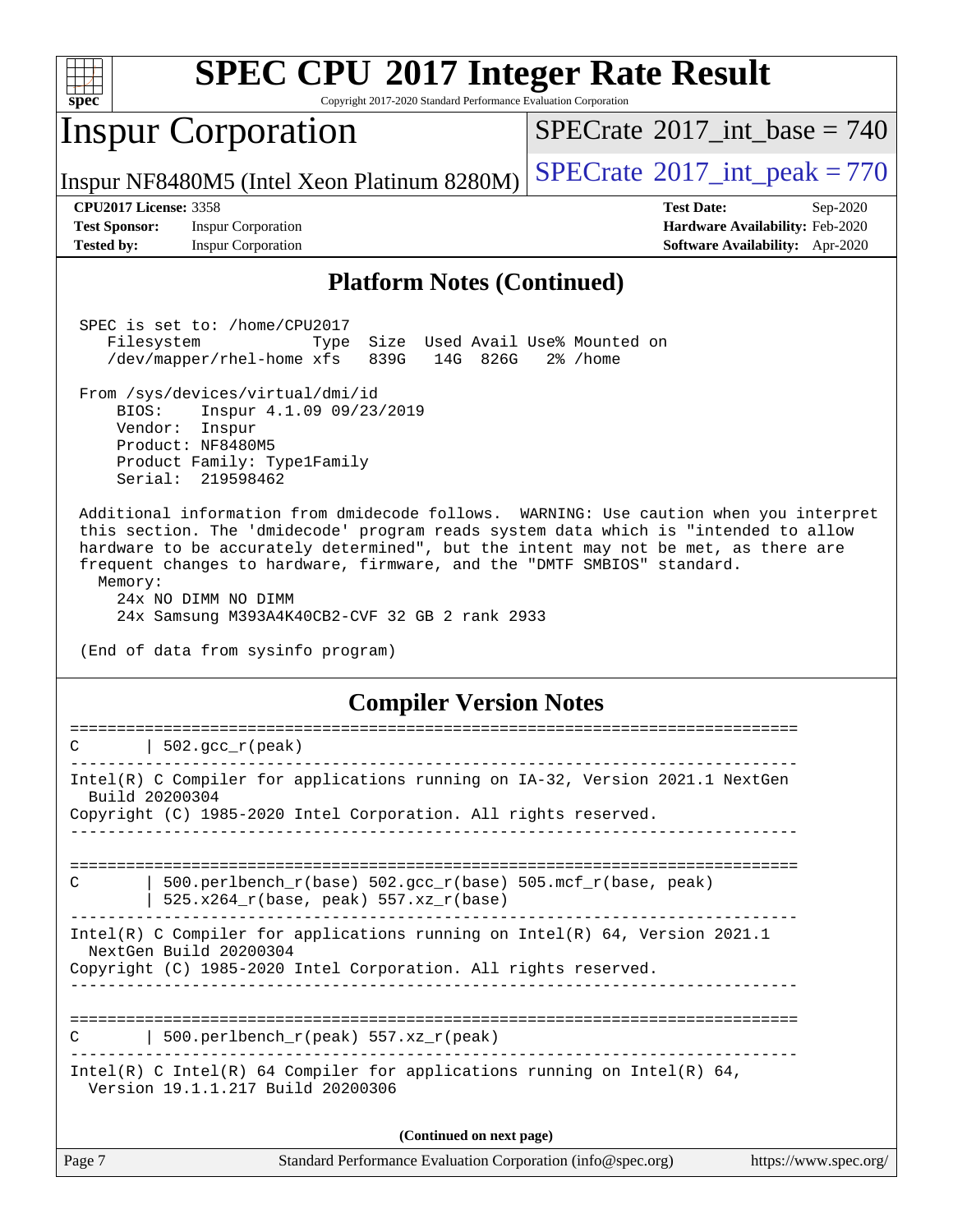

Copyright 2017-2020 Standard Performance Evaluation Corporation

# Inspur Corporation

 $SPECrate$ <sup>®</sup>[2017\\_int\\_base =](http://www.spec.org/auto/cpu2017/Docs/result-fields.html#SPECrate2017intbase) 740

Inspur NF8480M5 (Intel Xeon Platinum 8280M)  $\left|$  [SPECrate](http://www.spec.org/auto/cpu2017/Docs/result-fields.html#SPECrate2017intpeak)<sup>®</sup>[2017\\_int\\_peak = 7](http://www.spec.org/auto/cpu2017/Docs/result-fields.html#SPECrate2017intpeak)70

**[Test Sponsor:](http://www.spec.org/auto/cpu2017/Docs/result-fields.html#TestSponsor)** Inspur Corporation **[Hardware Availability:](http://www.spec.org/auto/cpu2017/Docs/result-fields.html#HardwareAvailability)** Feb-2020

**[CPU2017 License:](http://www.spec.org/auto/cpu2017/Docs/result-fields.html#CPU2017License)** 3358 **[Test Date:](http://www.spec.org/auto/cpu2017/Docs/result-fields.html#TestDate)** Sep-2020 **[Tested by:](http://www.spec.org/auto/cpu2017/Docs/result-fields.html#Testedby)** Inspur Corporation **[Software Availability:](http://www.spec.org/auto/cpu2017/Docs/result-fields.html#SoftwareAvailability)** Apr-2020

### **[Compiler Version Notes \(Continued\)](http://www.spec.org/auto/cpu2017/Docs/result-fields.html#CompilerVersionNotes)**

| Page 8 | Standard Performance Evaluation Corporation (info@spec.org)                                                                                                                              | https://www.spec.org/ |
|--------|------------------------------------------------------------------------------------------------------------------------------------------------------------------------------------------|-----------------------|
|        | (Continued on next page)                                                                                                                                                                 |                       |
| C      | 500.perlbench_r(peak) 557.xz_r(peak)                                                                                                                                                     |                       |
|        | Intel(R) C Compiler for applications running on Intel(R) 64, Version 2021.1<br>NextGen Build 20200304<br>Copyright (C) 1985-2020 Intel Corporation. All rights reserved.                 |                       |
| C      | 500.perlbench_r(base) 502.gcc_r(base) 505.mcf_r(base, peak)<br>525.x264_r(base, peak) 557.xz_r(base)                                                                                     |                       |
|        | Intel(R) C Compiler for applications running on IA-32, Version 2021.1 NextGen<br>Build 20200304<br>Copyright (C) 1985-2020 Intel Corporation. All rights reserved.                       |                       |
| C      | $\vert$ 502.gcc_r(peak)                                                                                                                                                                  |                       |
|        | Intel(R) C Intel(R) 64 Compiler for applications running on Intel(R) 64,<br>Version 19.1.1.217 Build 20200306<br>Copyright (C) 1985-2020 Intel Corporation. All rights reserved.         |                       |
| C      | $500.perlbench_r(peak) 557. xz_r(peak)$                                                                                                                                                  |                       |
|        | NextGen Build 20200304<br>Copyright (C) 1985-2020 Intel Corporation. All rights reserved.                                                                                                |                       |
| C      | 500.perlbench_r(base) 502.gcc_r(base) 505.mcf_r(base, peak)<br>$525.x264_r(base, peak) 557.xz_r(base)$<br>Intel(R) C Compiler for applications running on $Intel(R) 64$ , Version 2021.1 |                       |
|        | Intel(R) C Compiler for applications running on IA-32, Version 2021.1 NextGen<br>Build 20200304<br>Copyright (C) 1985-2020 Intel Corporation. All rights reserved.                       |                       |
|        | $C$   502.gcc_r(peak)                                                                                                                                                                    |                       |
|        |                                                                                                                                                                                          |                       |
|        | Copyright (C) 1985-2020 Intel Corporation. All rights reserved.                                                                                                                          |                       |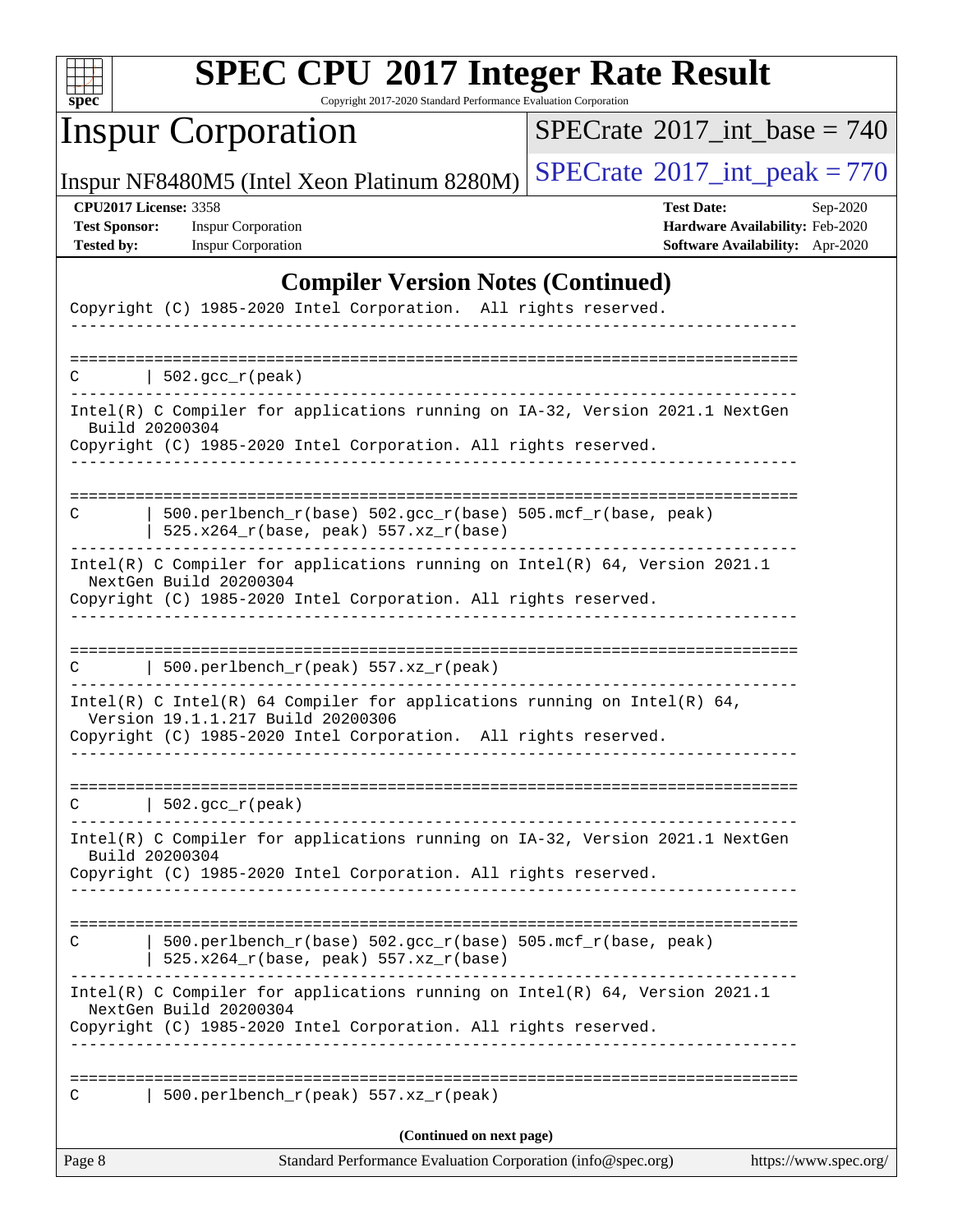

Copyright 2017-2020 Standard Performance Evaluation Corporation

## Inspur Corporation

 $SPECTate$ <sup>®</sup>[2017\\_int\\_base =](http://www.spec.org/auto/cpu2017/Docs/result-fields.html#SPECrate2017intbase) 740

Inspur NF8480M5 (Intel Xeon Platinum 8280M)  $\left|$  [SPECrate](http://www.spec.org/auto/cpu2017/Docs/result-fields.html#SPECrate2017intpeak)<sup>®</sup>[2017\\_int\\_peak = 7](http://www.spec.org/auto/cpu2017/Docs/result-fields.html#SPECrate2017intpeak)70

**[Tested by:](http://www.spec.org/auto/cpu2017/Docs/result-fields.html#Testedby)** Inspur Corporation **[Software Availability:](http://www.spec.org/auto/cpu2017/Docs/result-fields.html#SoftwareAvailability)** Apr-2020

**[CPU2017 License:](http://www.spec.org/auto/cpu2017/Docs/result-fields.html#CPU2017License)** 3358 **[Test Date:](http://www.spec.org/auto/cpu2017/Docs/result-fields.html#TestDate)** Sep-2020 **[Test Sponsor:](http://www.spec.org/auto/cpu2017/Docs/result-fields.html#TestSponsor)** Inspur Corporation **[Hardware Availability:](http://www.spec.org/auto/cpu2017/Docs/result-fields.html#HardwareAvailability)** Feb-2020

### **[Compiler Version Notes \(Continued\)](http://www.spec.org/auto/cpu2017/Docs/result-fields.html#CompilerVersionNotes)**

| Intel(R) C Intel(R) 64 Compiler for applications running on Intel(R) 64,<br>Version 19.1.1.217 Build 20200306<br>Copyright (C) 1985-2020 Intel Corporation. All rights reserved. |  |  |  |  |  |
|----------------------------------------------------------------------------------------------------------------------------------------------------------------------------------|--|--|--|--|--|
|                                                                                                                                                                                  |  |  |  |  |  |
| 520.omnetpp r(base, peak) 523.xalancbmk r(base, peak)<br>$C++$<br>531.deepsjeng_r(base, peak) 541.leela_r(base, peak)                                                            |  |  |  |  |  |
| Intel(R) $C++$ Compiler for applications running on Intel(R) 64, Version 2021.1                                                                                                  |  |  |  |  |  |
| NextGen Build 20200304                                                                                                                                                           |  |  |  |  |  |
| Copyright (C) 1985-2020 Intel Corporation. All rights reserved.                                                                                                                  |  |  |  |  |  |
|                                                                                                                                                                                  |  |  |  |  |  |
|                                                                                                                                                                                  |  |  |  |  |  |
|                                                                                                                                                                                  |  |  |  |  |  |
| Fortran   548. $exchange2 r(base, peak)$                                                                                                                                         |  |  |  |  |  |
| Intel(R) Fortran Intel(R) 64 Compiler for applications running on Intel(R)                                                                                                       |  |  |  |  |  |
| 64, Version 19.1.1.217 Build 20200306                                                                                                                                            |  |  |  |  |  |
| Copyright (C) 1985-2020 Intel Corporation. All rights reserved.                                                                                                                  |  |  |  |  |  |
|                                                                                                                                                                                  |  |  |  |  |  |

## **[Base Compiler Invocation](http://www.spec.org/auto/cpu2017/Docs/result-fields.html#BaseCompilerInvocation)**

[C benchmarks](http://www.spec.org/auto/cpu2017/Docs/result-fields.html#Cbenchmarks):

[icc](http://www.spec.org/cpu2017/results/res2020q4/cpu2017-20200928-24047.flags.html#user_CCbase_intel_icc_66fc1ee009f7361af1fbd72ca7dcefbb700085f36577c54f309893dd4ec40d12360134090235512931783d35fd58c0460139e722d5067c5574d8eaf2b3e37e92)

[C++ benchmarks:](http://www.spec.org/auto/cpu2017/Docs/result-fields.html#CXXbenchmarks) [icpc](http://www.spec.org/cpu2017/results/res2020q4/cpu2017-20200928-24047.flags.html#user_CXXbase_intel_icpc_c510b6838c7f56d33e37e94d029a35b4a7bccf4766a728ee175e80a419847e808290a9b78be685c44ab727ea267ec2f070ec5dc83b407c0218cded6866a35d07)

[Fortran benchmarks](http://www.spec.org/auto/cpu2017/Docs/result-fields.html#Fortranbenchmarks): [ifort](http://www.spec.org/cpu2017/results/res2020q4/cpu2017-20200928-24047.flags.html#user_FCbase_intel_ifort_8111460550e3ca792625aed983ce982f94888b8b503583aa7ba2b8303487b4d8a21a13e7191a45c5fd58ff318f48f9492884d4413fa793fd88dd292cad7027ca)

## **[Base Portability Flags](http://www.spec.org/auto/cpu2017/Docs/result-fields.html#BasePortabilityFlags)**

 500.perlbench\_r: [-DSPEC\\_LP64](http://www.spec.org/cpu2017/results/res2020q4/cpu2017-20200928-24047.flags.html#b500.perlbench_r_basePORTABILITY_DSPEC_LP64) [-DSPEC\\_LINUX\\_X64](http://www.spec.org/cpu2017/results/res2020q4/cpu2017-20200928-24047.flags.html#b500.perlbench_r_baseCPORTABILITY_DSPEC_LINUX_X64) 502.gcc\_r: [-DSPEC\\_LP64](http://www.spec.org/cpu2017/results/res2020q4/cpu2017-20200928-24047.flags.html#suite_basePORTABILITY502_gcc_r_DSPEC_LP64) 505.mcf\_r: [-DSPEC\\_LP64](http://www.spec.org/cpu2017/results/res2020q4/cpu2017-20200928-24047.flags.html#suite_basePORTABILITY505_mcf_r_DSPEC_LP64) 520.omnetpp\_r: [-DSPEC\\_LP64](http://www.spec.org/cpu2017/results/res2020q4/cpu2017-20200928-24047.flags.html#suite_basePORTABILITY520_omnetpp_r_DSPEC_LP64) 523.xalancbmk\_r: [-DSPEC\\_LP64](http://www.spec.org/cpu2017/results/res2020q4/cpu2017-20200928-24047.flags.html#suite_basePORTABILITY523_xalancbmk_r_DSPEC_LP64) [-DSPEC\\_LINUX](http://www.spec.org/cpu2017/results/res2020q4/cpu2017-20200928-24047.flags.html#b523.xalancbmk_r_baseCXXPORTABILITY_DSPEC_LINUX) 525.x264\_r: [-DSPEC\\_LP64](http://www.spec.org/cpu2017/results/res2020q4/cpu2017-20200928-24047.flags.html#suite_basePORTABILITY525_x264_r_DSPEC_LP64) 531.deepsjeng\_r: [-DSPEC\\_LP64](http://www.spec.org/cpu2017/results/res2020q4/cpu2017-20200928-24047.flags.html#suite_basePORTABILITY531_deepsjeng_r_DSPEC_LP64)

**(Continued on next page)**

Page 9 Standard Performance Evaluation Corporation [\(info@spec.org\)](mailto:info@spec.org) <https://www.spec.org/>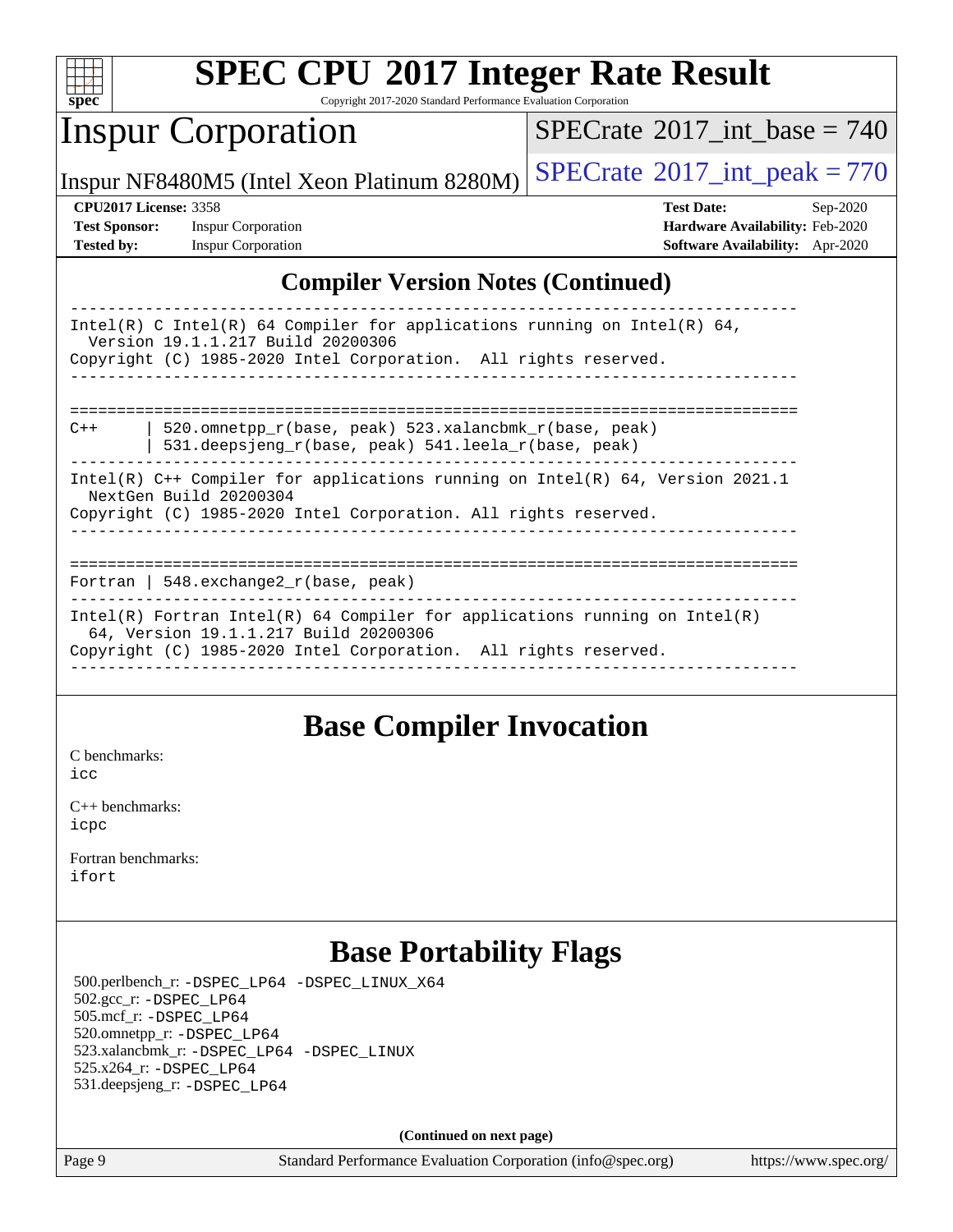

Copyright 2017-2020 Standard Performance Evaluation Corporation

## Inspur Corporation

 $SPECTate$ <sup>®</sup>[2017\\_int\\_base =](http://www.spec.org/auto/cpu2017/Docs/result-fields.html#SPECrate2017intbase) 740

Inspur NF8480M5 (Intel Xeon Platinum 8280M)  $\left|$  [SPECrate](http://www.spec.org/auto/cpu2017/Docs/result-fields.html#SPECrate2017intpeak)<sup>®</sup>[2017\\_int\\_peak = 7](http://www.spec.org/auto/cpu2017/Docs/result-fields.html#SPECrate2017intpeak)70

**[CPU2017 License:](http://www.spec.org/auto/cpu2017/Docs/result-fields.html#CPU2017License)** 3358 **[Test Date:](http://www.spec.org/auto/cpu2017/Docs/result-fields.html#TestDate)** Sep-2020 **[Test Sponsor:](http://www.spec.org/auto/cpu2017/Docs/result-fields.html#TestSponsor)** Inspur Corporation **[Hardware Availability:](http://www.spec.org/auto/cpu2017/Docs/result-fields.html#HardwareAvailability)** Feb-2020 **[Tested by:](http://www.spec.org/auto/cpu2017/Docs/result-fields.html#Testedby)** Inspur Corporation **[Software Availability:](http://www.spec.org/auto/cpu2017/Docs/result-fields.html#SoftwareAvailability)** Apr-2020

## **[Base Portability Flags \(Continued\)](http://www.spec.org/auto/cpu2017/Docs/result-fields.html#BasePortabilityFlags)**

 541.leela\_r: [-DSPEC\\_LP64](http://www.spec.org/cpu2017/results/res2020q4/cpu2017-20200928-24047.flags.html#suite_basePORTABILITY541_leela_r_DSPEC_LP64) 548.exchange2\_r: [-DSPEC\\_LP64](http://www.spec.org/cpu2017/results/res2020q4/cpu2017-20200928-24047.flags.html#suite_basePORTABILITY548_exchange2_r_DSPEC_LP64) 557.xz\_r: [-DSPEC\\_LP64](http://www.spec.org/cpu2017/results/res2020q4/cpu2017-20200928-24047.flags.html#suite_basePORTABILITY557_xz_r_DSPEC_LP64)

**[Base Optimization Flags](http://www.spec.org/auto/cpu2017/Docs/result-fields.html#BaseOptimizationFlags)**

[C benchmarks](http://www.spec.org/auto/cpu2017/Docs/result-fields.html#Cbenchmarks):

[-m64](http://www.spec.org/cpu2017/results/res2020q4/cpu2017-20200928-24047.flags.html#user_CCbase_m64-icc) [-qnextgen](http://www.spec.org/cpu2017/results/res2020q4/cpu2017-20200928-24047.flags.html#user_CCbase_f-qnextgen) [-std=c11](http://www.spec.org/cpu2017/results/res2020q4/cpu2017-20200928-24047.flags.html#user_CCbase_std-icc-std_0e1c27790398a4642dfca32ffe6c27b5796f9c2d2676156f2e42c9c44eaad0c049b1cdb667a270c34d979996257aeb8fc440bfb01818dbc9357bd9d174cb8524) [-Wl,-plugin-opt=-x86-branches-within-32B-boundaries](http://www.spec.org/cpu2017/results/res2020q4/cpu2017-20200928-24047.flags.html#user_CCbase_f-x86-branches-within-32B-boundaries_0098b4e4317ae60947b7b728078a624952a08ac37a3c797dfb4ffeb399e0c61a9dd0f2f44ce917e9361fb9076ccb15e7824594512dd315205382d84209e912f3) [-Wl,-z,muldefs](http://www.spec.org/cpu2017/results/res2020q4/cpu2017-20200928-24047.flags.html#user_CCbase_link_force_multiple1_b4cbdb97b34bdee9ceefcfe54f4c8ea74255f0b02a4b23e853cdb0e18eb4525ac79b5a88067c842dd0ee6996c24547a27a4b99331201badda8798ef8a743f577) [-xCORE-AVX512](http://www.spec.org/cpu2017/results/res2020q4/cpu2017-20200928-24047.flags.html#user_CCbase_f-xCORE-AVX512) [-O3](http://www.spec.org/cpu2017/results/res2020q4/cpu2017-20200928-24047.flags.html#user_CCbase_f-O3) [-ffast-math](http://www.spec.org/cpu2017/results/res2020q4/cpu2017-20200928-24047.flags.html#user_CCbase_f-ffast-math) [-flto](http://www.spec.org/cpu2017/results/res2020q4/cpu2017-20200928-24047.flags.html#user_CCbase_f-flto) [-mfpmath=sse](http://www.spec.org/cpu2017/results/res2020q4/cpu2017-20200928-24047.flags.html#user_CCbase_f-mfpmath_70eb8fac26bde974f8ab713bc9086c5621c0b8d2f6c86f38af0bd7062540daf19db5f3a066d8c6684be05d84c9b6322eb3b5be6619d967835195b93d6c02afa1) [-funroll-loops](http://www.spec.org/cpu2017/results/res2020q4/cpu2017-20200928-24047.flags.html#user_CCbase_f-funroll-loops) [-fuse-ld=gold](http://www.spec.org/cpu2017/results/res2020q4/cpu2017-20200928-24047.flags.html#user_CCbase_f-fuse-ld_920b3586e2b8c6e0748b9c84fa9b744736ba725a32cab14ad8f3d4ad28eecb2f59d1144823d2e17006539a88734fe1fc08fc3035f7676166309105a78aaabc32) [-qopt-mem-layout-trans=4](http://www.spec.org/cpu2017/results/res2020q4/cpu2017-20200928-24047.flags.html#user_CCbase_f-qopt-mem-layout-trans_fa39e755916c150a61361b7846f310bcdf6f04e385ef281cadf3647acec3f0ae266d1a1d22d972a7087a248fd4e6ca390a3634700869573d231a252c784941a8) [-L/usr/local/IntelCompiler19/compilers\\_and\\_libraries\\_2020.1.217/linux/compiler/lib/intel64\\_lin](http://www.spec.org/cpu2017/results/res2020q4/cpu2017-20200928-24047.flags.html#user_CCbase_linkpath_2cb6f503891ebf8baee7515f4e7d4ec1217444d1d05903cc0091ac4158de400651d2b2313a9fa414cb8a8f0e16ab029634f5c6db340f400369c190d4db8a54a0) [-lqkmalloc](http://www.spec.org/cpu2017/results/res2020q4/cpu2017-20200928-24047.flags.html#user_CCbase_qkmalloc_link_lib_79a818439969f771c6bc311cfd333c00fc099dad35c030f5aab9dda831713d2015205805422f83de8875488a2991c0a156aaa600e1f9138f8fc37004abc96dc5)

[C++ benchmarks](http://www.spec.org/auto/cpu2017/Docs/result-fields.html#CXXbenchmarks):

```
-m64 -qnextgen -Wl,-plugin-opt=-x86-branches-within-32B-boundaries
-Wl,-z,muldefs -xCORE-AVX512 -O3 -ffast-math -flto -mfpmath=sse
-funroll-loops -fuse-ld=gold -qopt-mem-layout-trans=4
-L/usr/local/IntelCompiler19/compilers_and_libraries_2020.1.217/linux/compiler/lib/intel64_lin
-lqkmalloc
```
### [Fortran benchmarks:](http://www.spec.org/auto/cpu2017/Docs/result-fields.html#Fortranbenchmarks) [-m64](http://www.spec.org/cpu2017/results/res2020q4/cpu2017-20200928-24047.flags.html#user_FCbase_m64-icc) [-Wl,-plugin-opt=-x86-branches-within-32B-boundaries](http://www.spec.org/cpu2017/results/res2020q4/cpu2017-20200928-24047.flags.html#user_FCbase_f-x86-branches-within-32B-boundaries_0098b4e4317ae60947b7b728078a624952a08ac37a3c797dfb4ffeb399e0c61a9dd0f2f44ce917e9361fb9076ccb15e7824594512dd315205382d84209e912f3) [-Wl,-z,muldefs](http://www.spec.org/cpu2017/results/res2020q4/cpu2017-20200928-24047.flags.html#user_FCbase_link_force_multiple1_b4cbdb97b34bdee9ceefcfe54f4c8ea74255f0b02a4b23e853cdb0e18eb4525ac79b5a88067c842dd0ee6996c24547a27a4b99331201badda8798ef8a743f577) [-xCORE-AVX512](http://www.spec.org/cpu2017/results/res2020q4/cpu2017-20200928-24047.flags.html#user_FCbase_f-xCORE-AVX512) [-O3](http://www.spec.org/cpu2017/results/res2020q4/cpu2017-20200928-24047.flags.html#user_FCbase_f-O3) [-ipo](http://www.spec.org/cpu2017/results/res2020q4/cpu2017-20200928-24047.flags.html#user_FCbase_f-ipo) [-no-prec-div](http://www.spec.org/cpu2017/results/res2020q4/cpu2017-20200928-24047.flags.html#user_FCbase_f-no-prec-div) [-qopt-mem-layout-trans=4](http://www.spec.org/cpu2017/results/res2020q4/cpu2017-20200928-24047.flags.html#user_FCbase_f-qopt-mem-layout-trans_fa39e755916c150a61361b7846f310bcdf6f04e385ef281cadf3647acec3f0ae266d1a1d22d972a7087a248fd4e6ca390a3634700869573d231a252c784941a8) [-nostandard-realloc-lhs](http://www.spec.org/cpu2017/results/res2020q4/cpu2017-20200928-24047.flags.html#user_FCbase_f_2003_std_realloc_82b4557e90729c0f113870c07e44d33d6f5a304b4f63d4c15d2d0f1fab99f5daaed73bdb9275d9ae411527f28b936061aa8b9c8f2d63842963b95c9dd6426b8a) [-align array32byte](http://www.spec.org/cpu2017/results/res2020q4/cpu2017-20200928-24047.flags.html#user_FCbase_align_array32byte_b982fe038af199962ba9a80c053b8342c548c85b40b8e86eb3cc33dee0d7986a4af373ac2d51c3f7cf710a18d62fdce2948f201cd044323541f22fc0fffc51b6) [-auto](http://www.spec.org/cpu2017/results/res2020q4/cpu2017-20200928-24047.flags.html#user_FCbase_f-auto) [-mbranches-within-32B-boundaries](http://www.spec.org/cpu2017/results/res2020q4/cpu2017-20200928-24047.flags.html#user_FCbase_f-mbranches-within-32B-boundaries) [-L/usr/local/IntelCompiler19/compilers\\_and\\_libraries\\_2020.1.217/linux/compiler/lib/intel64\\_lin](http://www.spec.org/cpu2017/results/res2020q4/cpu2017-20200928-24047.flags.html#user_FCbase_linkpath_2cb6f503891ebf8baee7515f4e7d4ec1217444d1d05903cc0091ac4158de400651d2b2313a9fa414cb8a8f0e16ab029634f5c6db340f400369c190d4db8a54a0) [-lqkmalloc](http://www.spec.org/cpu2017/results/res2020q4/cpu2017-20200928-24047.flags.html#user_FCbase_qkmalloc_link_lib_79a818439969f771c6bc311cfd333c00fc099dad35c030f5aab9dda831713d2015205805422f83de8875488a2991c0a156aaa600e1f9138f8fc37004abc96dc5)

## **[Peak Compiler Invocation](http://www.spec.org/auto/cpu2017/Docs/result-fields.html#PeakCompilerInvocation)**

[C benchmarks](http://www.spec.org/auto/cpu2017/Docs/result-fields.html#Cbenchmarks):  $i$ cc

[C++ benchmarks:](http://www.spec.org/auto/cpu2017/Docs/result-fields.html#CXXbenchmarks) [icpc](http://www.spec.org/cpu2017/results/res2020q4/cpu2017-20200928-24047.flags.html#user_CXXpeak_intel_icpc_c510b6838c7f56d33e37e94d029a35b4a7bccf4766a728ee175e80a419847e808290a9b78be685c44ab727ea267ec2f070ec5dc83b407c0218cded6866a35d07)

[Fortran benchmarks](http://www.spec.org/auto/cpu2017/Docs/result-fields.html#Fortranbenchmarks): [ifort](http://www.spec.org/cpu2017/results/res2020q4/cpu2017-20200928-24047.flags.html#user_FCpeak_intel_ifort_8111460550e3ca792625aed983ce982f94888b8b503583aa7ba2b8303487b4d8a21a13e7191a45c5fd58ff318f48f9492884d4413fa793fd88dd292cad7027ca)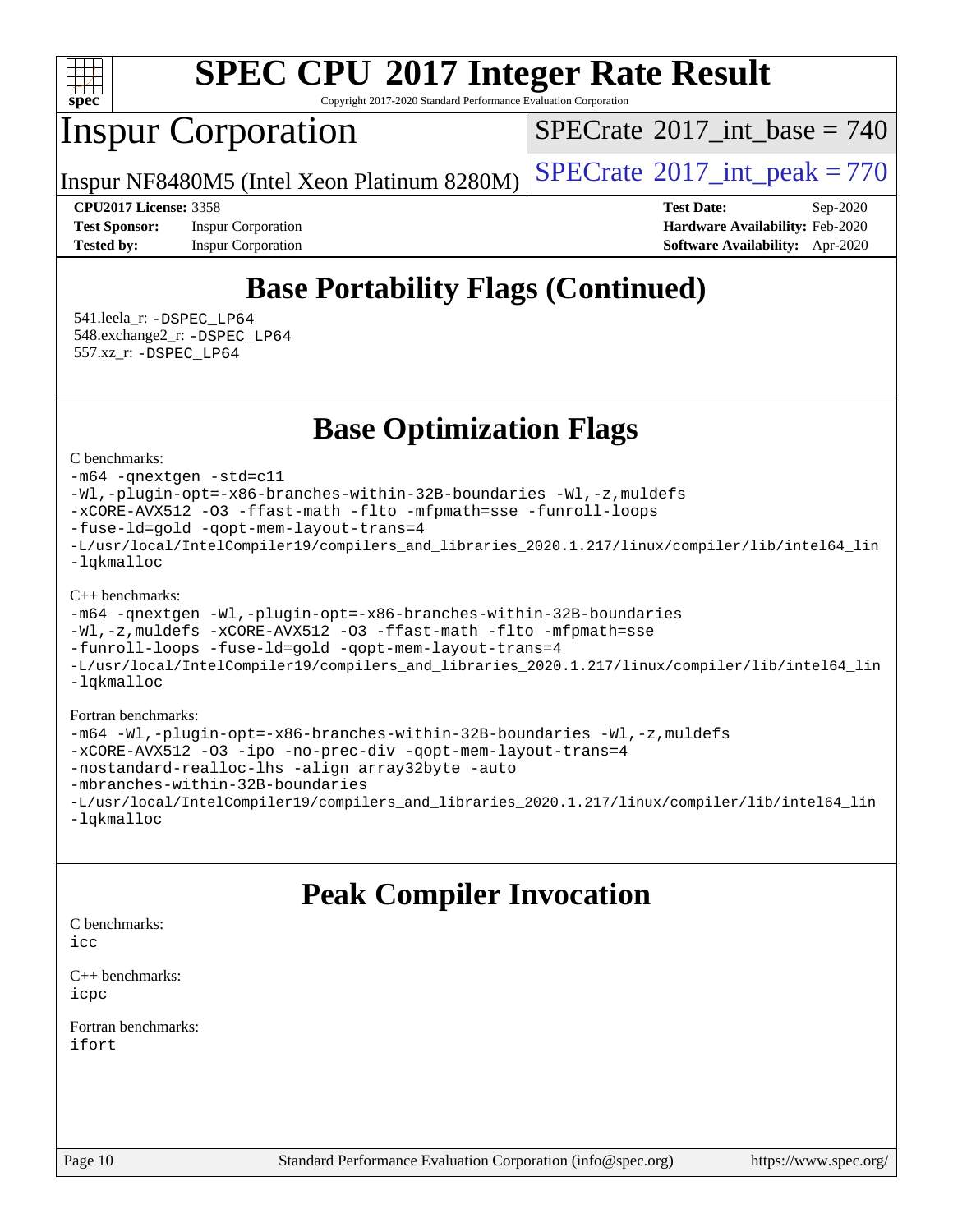

Copyright 2017-2020 Standard Performance Evaluation Corporation

## Inspur Corporation

 $SPECTate$ <sup>®</sup>[2017\\_int\\_base =](http://www.spec.org/auto/cpu2017/Docs/result-fields.html#SPECrate2017intbase) 740

Inspur NF8480M5 (Intel Xeon Platinum 8280M)  $\left|$  [SPECrate](http://www.spec.org/auto/cpu2017/Docs/result-fields.html#SPECrate2017intpeak)<sup>®</sup>[2017\\_int\\_peak = 7](http://www.spec.org/auto/cpu2017/Docs/result-fields.html#SPECrate2017intpeak)70

**[Test Sponsor:](http://www.spec.org/auto/cpu2017/Docs/result-fields.html#TestSponsor)** Inspur Corporation **[Hardware Availability:](http://www.spec.org/auto/cpu2017/Docs/result-fields.html#HardwareAvailability)** Feb-2020 **[Tested by:](http://www.spec.org/auto/cpu2017/Docs/result-fields.html#Testedby)** Inspur Corporation **[Software Availability:](http://www.spec.org/auto/cpu2017/Docs/result-fields.html#SoftwareAvailability)** Apr-2020

**[CPU2017 License:](http://www.spec.org/auto/cpu2017/Docs/result-fields.html#CPU2017License)** 3358 **[Test Date:](http://www.spec.org/auto/cpu2017/Docs/result-fields.html#TestDate)** Sep-2020

## **[Peak Portability Flags](http://www.spec.org/auto/cpu2017/Docs/result-fields.html#PeakPortabilityFlags)**

 500.perlbench\_r: [-DSPEC\\_LP64](http://www.spec.org/cpu2017/results/res2020q4/cpu2017-20200928-24047.flags.html#b500.perlbench_r_peakPORTABILITY_DSPEC_LP64) [-DSPEC\\_LINUX\\_X64](http://www.spec.org/cpu2017/results/res2020q4/cpu2017-20200928-24047.flags.html#b500.perlbench_r_peakCPORTABILITY_DSPEC_LINUX_X64) 502.gcc\_r: [-D\\_FILE\\_OFFSET\\_BITS=64](http://www.spec.org/cpu2017/results/res2020q4/cpu2017-20200928-24047.flags.html#user_peakPORTABILITY502_gcc_r_file_offset_bits_64_5ae949a99b284ddf4e95728d47cb0843d81b2eb0e18bdfe74bbf0f61d0b064f4bda2f10ea5eb90e1dcab0e84dbc592acfc5018bc955c18609f94ddb8d550002c) 505.mcf\_r: [-DSPEC\\_LP64](http://www.spec.org/cpu2017/results/res2020q4/cpu2017-20200928-24047.flags.html#suite_peakPORTABILITY505_mcf_r_DSPEC_LP64) 520.omnetpp\_r: [-DSPEC\\_LP64](http://www.spec.org/cpu2017/results/res2020q4/cpu2017-20200928-24047.flags.html#suite_peakPORTABILITY520_omnetpp_r_DSPEC_LP64) 523.xalancbmk\_r: [-DSPEC\\_LP64](http://www.spec.org/cpu2017/results/res2020q4/cpu2017-20200928-24047.flags.html#suite_peakPORTABILITY523_xalancbmk_r_DSPEC_LP64) [-DSPEC\\_LINUX](http://www.spec.org/cpu2017/results/res2020q4/cpu2017-20200928-24047.flags.html#b523.xalancbmk_r_peakCXXPORTABILITY_DSPEC_LINUX) 525.x264\_r: [-DSPEC\\_LP64](http://www.spec.org/cpu2017/results/res2020q4/cpu2017-20200928-24047.flags.html#suite_peakPORTABILITY525_x264_r_DSPEC_LP64) 531.deepsjeng\_r: [-DSPEC\\_LP64](http://www.spec.org/cpu2017/results/res2020q4/cpu2017-20200928-24047.flags.html#suite_peakPORTABILITY531_deepsjeng_r_DSPEC_LP64) 541.leela\_r: [-DSPEC\\_LP64](http://www.spec.org/cpu2017/results/res2020q4/cpu2017-20200928-24047.flags.html#suite_peakPORTABILITY541_leela_r_DSPEC_LP64) 548.exchange2\_r: [-DSPEC\\_LP64](http://www.spec.org/cpu2017/results/res2020q4/cpu2017-20200928-24047.flags.html#suite_peakPORTABILITY548_exchange2_r_DSPEC_LP64) 557.xz\_r: [-DSPEC\\_LP64](http://www.spec.org/cpu2017/results/res2020q4/cpu2017-20200928-24047.flags.html#suite_peakPORTABILITY557_xz_r_DSPEC_LP64)

## **[Peak Optimization Flags](http://www.spec.org/auto/cpu2017/Docs/result-fields.html#PeakOptimizationFlags)**

[C benchmarks](http://www.spec.org/auto/cpu2017/Docs/result-fields.html#Cbenchmarks):

```
(info@spec.org)https://www.spec.org/
  500.perlbench_r: -Wl,-z,muldefs -prof-gen(pass 1) -prof-use(pass 2)
-xCORE-AVX512 -ipo -O3 -no-prec-div
-qopt-mem-layout-trans=4 -fno-strict-overflow
-mbranches-within-32B-boundaries
-L/usr/local/IntelCompiler19/compilers_and_libraries_2020.1.217/linux/compiler/lib/intel64_lin
-lqkmalloc
  502.gcc_r: -m32
-L/usr/local/IntelCompiler19/compilers_and_libraries_2020.1.217/linux/compiler/lib/ia32_lin
-std=gnu89
-Wl,-plugin-opt=-x86-branches-within-32B-boundaries
-Wl,-z,muldefs -fprofile-generate(pass 1)
-fprofile-use=default.profdata(pass 2) -xCORE-AVX512 -flto
-Ofast(pass 1) -O3 -ffast-math -qnextgen -fuse-ld=gold
-qopt-mem-layout-trans=4 -L/usr/local/jemalloc32-5.0.1/lib
-ljemalloc
  505.mcf_r: basepeak = yes
  525.x264_r: -m64 -qnextgen -std=c11
-Wl,-plugin-opt=-x86-branches-within-32B-boundaries
-Wl,-z,muldefs -xCORE-AVX512 -flto -O3 -ffast-math
-fuse-ld=gold -qopt-mem-layout-trans=4 -fno-alias
-L/usr/local/IntelCompiler19/compilers_and_libraries_2020.1.217/linux/compiler/lib/intel64_lin
-lqkmalloc
  557.xz_r: -Wl,-z,muldefs -xCORE-AVX512 -ipo -O3 -no-prec-div
-qopt-mem-layout-trans=4 -mbranches-within-32B-boundaries
-L/usr/local/IntelCompiler19/compilers_and_libraries_2020.1.217/linux/compiler/lib/intel64_lin
                                     (Continued on next page)
```